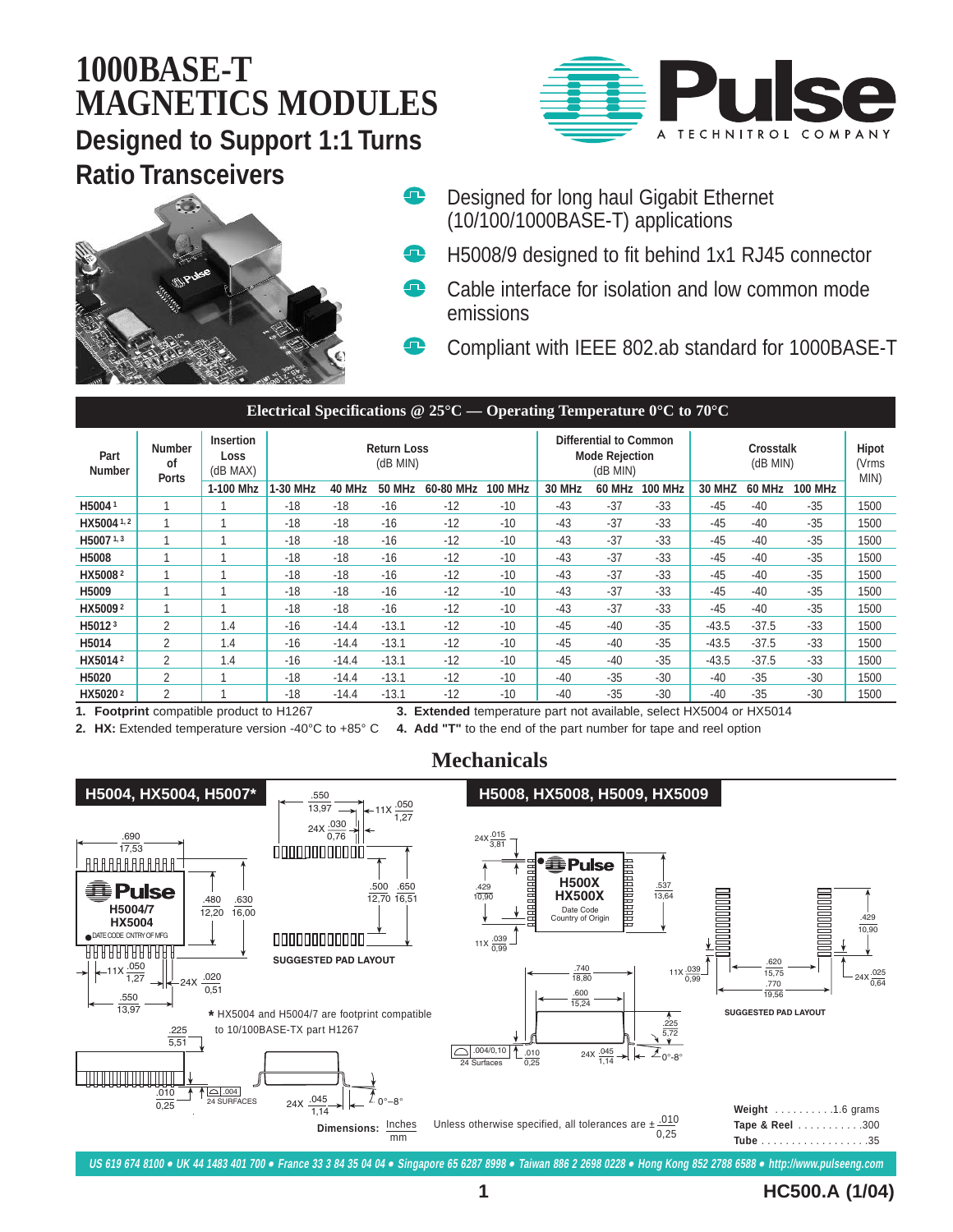# **1000BASE-T MAGNETICS MODULES Designed to Support 1:1 Turns Ratio Transceivers**



#### **H5012, H5014, HX5014 H5020, HX5020**



**Mechanicals** *(continued)*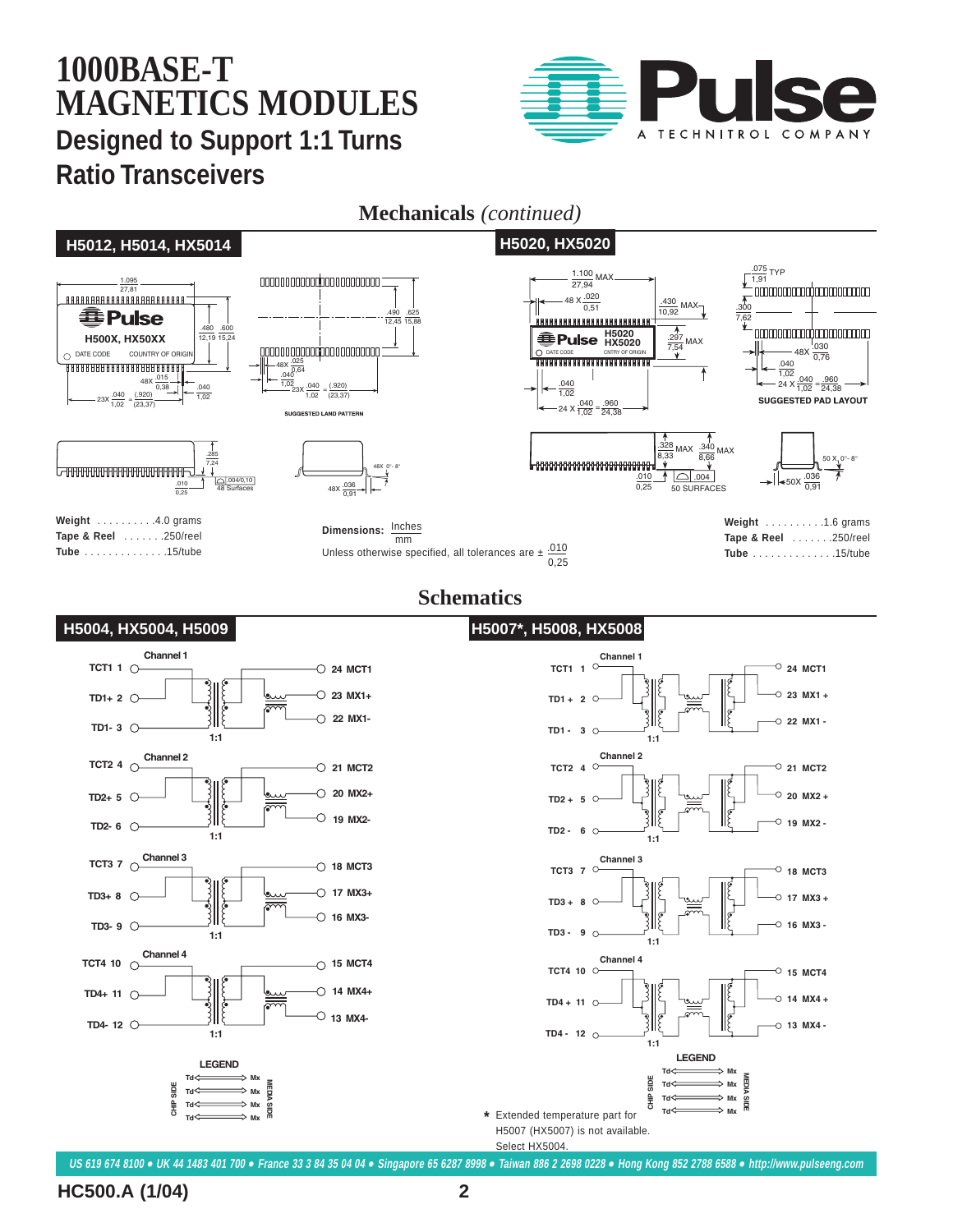### **1000BASE-T MAGNETICS MODULES Designed to Support 1:1 Turns Ratio Transceivers**



#### **Schematics** *(continued)*

#### **H5012 \***





**\*** Extended temperature part for H5012 is not available. Select HX5014.

#### **H5014, HX5014**